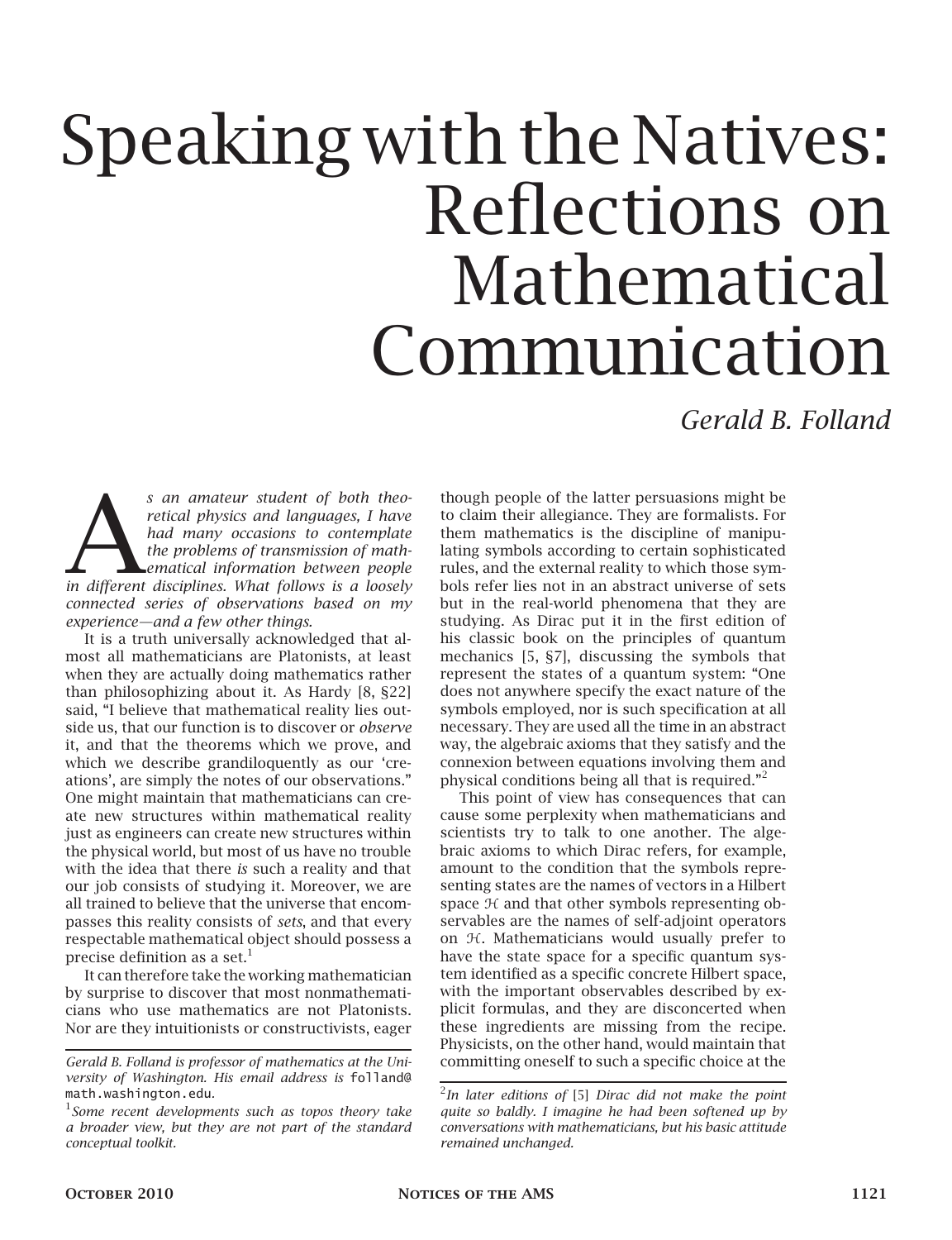outset is a tactical error, like committing oneself to a specific coordinate system for describing phenomena on a manifold. If one is studying specific phenomena, one may wish to *represent*  $H$  (that is, to set up an isomorphism between  $H$  and a concrete Hilbert space) in a way that makes the analysis more transparent, but  $H$  itself is just what it is: the state space. (Even introducing the notation  $H$  for the set of state vectors reflects my bias toward the language of set theory; most physics books don't give it a name.)

In a similar vein, when asked to describe a Lie algebra, physicists will usually say something like "a set of generators  $X_1, \ldots, X_n$  that satisfy the Lie algebra  $[X_i, X_j] = \sum_k c_{ij}^k X_k$ ". This seems decidedly off-key: the "generators" are what we would call basis elements, and the "Lie algebra" is what we would call the structure equations for the Lie algebra. But it makes sense when one realizes that it is meant as a description not of a set with some additional structure, as mathematicians would expect, but of an algebraic structure unattached to any particular set. Again, one can *represent* it by particular sets (of matrices, for example) if one wishes, but the essence of the structure is independent of such a representation.

There is also a sociological aspect to such dialectal differences. The phrase quoted in the preceding paragraph may prejudice a mathematical reader against the writer in the same way that the statement "I ain't workin' there no more" may lower the speaker in the estimation of one whose normal dialect is standard American English. I believe it works the other way, too: a definition such as "a set equipped with the structure of a vector space together with a bilinear product that is skew-symmetric and satisfies the Jacobi identity" might induce a sentiment in some readers that is the scientific equivalent of "Upper-class twit!" Needless to say, such instinctive responses are an impediment to effective communication.

It must be admitted that there are many situations in which the mathematicians' insistence that mathematical objects should be precisely defined as sets becomes a mere dogma rather than an aid to understanding what is going on. When we are working with the real numbers—solving calculus problems, say—it is rarely helpful to think of a number such as  $\pi$  as a subset of the rationals (the appropriate Dedekind cut) or an equivalence class of Cauchy sequences. Everything that we really need to know in order to use the real numbers is contained in the axioms for a complete ordered field, and the intuitive picture of numbers as points on a line suffices as a concrete model. In a similar vein, if we are thinking about points in the Cartesian plane, most of us would dismiss the assertion **that**  $(1, 3) ∩ (3, 1) = {1, 3}$  as nonsense, although it is quite correct according to the standard definition of an ordered pair:  $(a, b) = \{ \{a\}, \{a, b\} \}.$  People from other disciplines are right to dismiss the invocation of formal set-theoretic definitions in such situations as an exotic tribal ritual with which they need not concern themselves.

On the other hand, scientists' willingness to mathematize on the formal level can sometimes lead them into very murky waters. Perhaps the most egregious examples at present come from quantum field theory. Sixty years after the development of quantum electrodynamics as a successful physical theory, a satisfactory mathematical model for the field operators on which it is based is still lacking, and the non-Abelian gauge field theories that complete the current "standard model" of the elementary particles are no better off. One can treat the much simpler theory of free (noninteracting) fields in a mathematically respectable way, although that is harder than one might expect—the fields are linear maps from the Schwartz space of rapidly decreasing smooth functions on  $\mathbb{R}^4$  to the set of unbounded operators on a Hilbert space—but interacting fields in four-dimensional space-time remain in the realm of mathematical fiction. This does not stop the physicists from writing down symbols for them and performing formal calculations at great length to investigate their properties. There is also another approach to quantum field theory through certain "functional integrals" (integrals over infinite-dimensional spaces of classical fields), which also lack a mathematically respectable definition (so far), although they bear some kinship to genuine integrals that are familiar to probabilists. One of the Millennium Prize Problems is, in essence, to rectify this situation; see [10]. But, meanwhile, the mathematician who wants to learn more about elementary particle physics has a problem. My attempts in this direction were frustrated for many years by my getting stuck in the morass of ill-defined concepts, although eventually I found a way to pick out a path around the edges of the swamp. An account of the route can be found in [7].

Other forms of nonrigorousness may cause annoyance and frustration, but they are usually not so unnerving. The most common sort involves the use of informal reasoning that can be made airtight by any competent mathematician who wishes to take the trouble. Arguments involving infinitesimals in calculus are generally of this type, and the opprobrium with which they are regarded in some circles may fairly be regarded as a sort of mathematical prudery. More serious is the use of approximation procedures without proper mathematical justification—that is, without the derivation of error estimates that would guarantee that the claimed approximation is really good enough. But here the appliers of mathematics have a different criterion for success: they ask whether their approximated quantities are close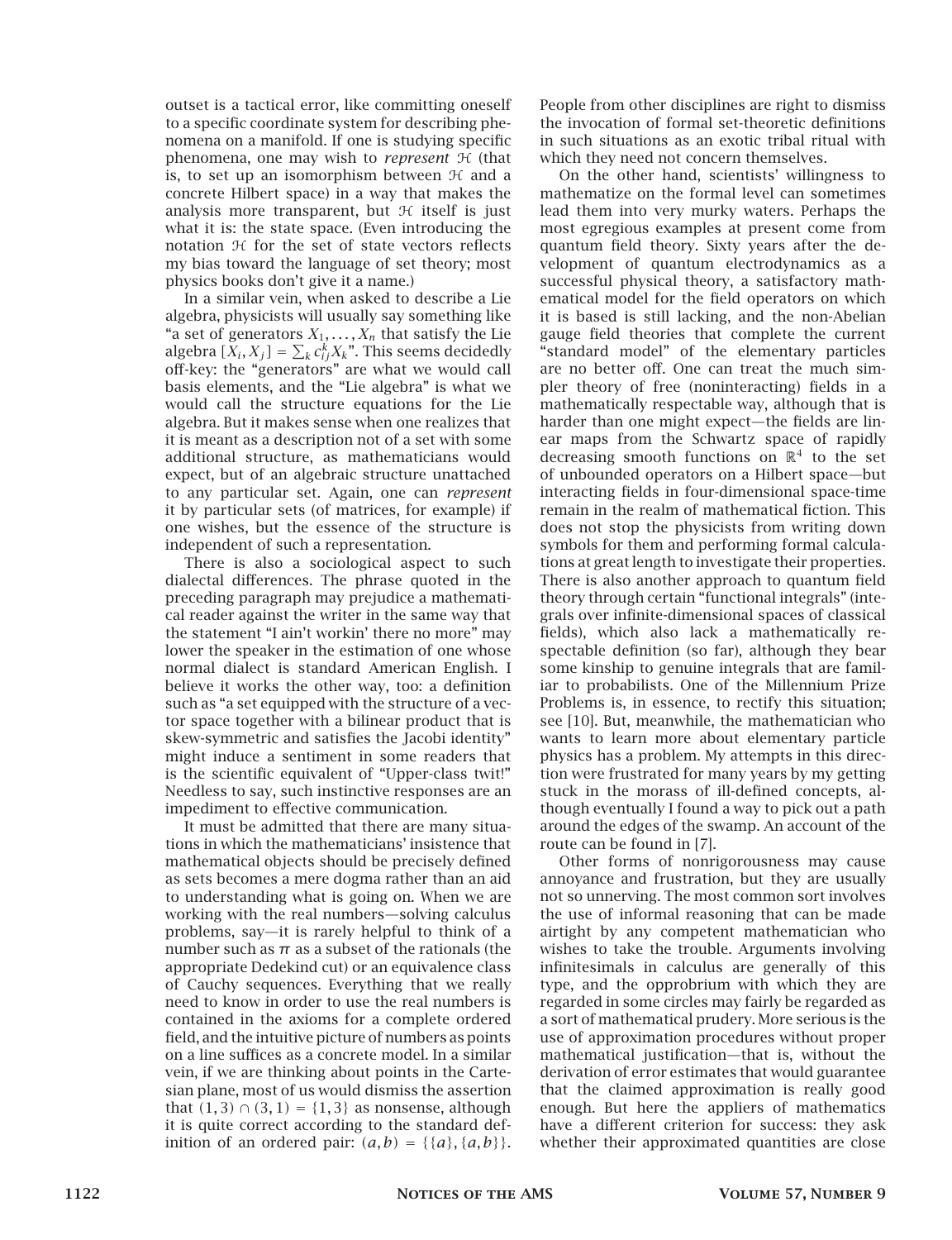not to some "true" mathematical quantity but to the real-world quantities that they are studying. If so, they are happy, and the approximation must be regarded simply as part of the model. In this connection one must keep reminding oneself that, in applied analysis, even on the fundamental level, approximations and simplifications are *always* part of the picture. Newton's laws of motion, for example, are valid only in inertial frames of reference, and the latter are mythical beasts if one insists on arbitrarily high precision. (A laboratory on the surface of the earth does not qualify because of the nonuniform motion of the planet on which it sits.)

Even pure mathematicians' standards of rigor are not as strict as popular belief would have it; logicians find our claims about insisting on formal proofs quite amusing. (The word "formal," by the way, is slippery. A "formal proof" is supposed to be logically sound, but a "formal calculation" may not be.) In particular, the language in which we couch our arguments has its share of idioms and peculiarities like any other language. Learning these idioms is part of becoming a mathematician, and an unfamiliarity with them is part of the reason why people in other disciplines have trouble. To introduce an example, let me give a quote from V. I. Arnold [1, p. 14]: "An author, claiming that A implies B, must say whether the inverse holds, otherwise the reader who is not spoiled by mathematical slang would understand the claim as 'A is equivalent to B.' If mathematicians do not follow this rule, they are wrong." Arnold may be overstating the case; perhaps the Russian word for "implies" has a slightly different flavor. (He is speaking, in English, about having a paper rejected by a Russian physics journal.) But the fact is that there is a situation in which mathematicians routinely say "if" when they mean "if and only if": in definitions. "A number is called *perfect* if it is the sum of its proper divisors," we say, and we expect the reader to understand that a number is *not* called perfect otherwise.

Another situation in which we commonly suppress part of an assertion is in implications involving variables. When we say

(\*) If 
$$
x > 2
$$
 then  $x^2 > 4$ ,

we are not talking about a particular number *x*; the statement implicitly contains a universal quantifier "for all real numbers *x*". Such unspoken quantifiers generally remain in the background without giving any trouble, but they can cause confusion in interpreting statements like (\*), and their ubiquity has even led some people who should know better [4, p. 29] to suggest that the words "if … then" are a way of expressing universal quantification. The way to force the universal quantifiers out of the shadows is to consider negations, for the resulting existential quantifiers cannot be elided: the negation of  $(*)$  is "There is an  $x$  such that  $x > 2$ and  $x^2 \leq 4$ ." (I could go on for pages about the perils of expressing quantifications, implications, and negations in ordinary language, but that is another essay.)

Every technical discipline has its own specialized vocabulary, but mathematical jargon is distinguished by its propensity for adopting common words as technical terms. Many people have observed that the discrepancies between common and technical usages of words such as "limit", "group", and "series" present an obstacle (not the only one) to students' mastery of mathematical terminology; see, for example, Boas [2], Edwards and Ward [6], and Hersh [9]. But they can also have unintended consequences for the perception of mathematics by the general public. On April 9, 1975, Congressman Robert Michel addressed the House of Representatives on the possible misuse of taxpayers' money by the National Science Foundation, and he cited several recently approved grants whose significance he found dubious. One of them was a grant for US\$27,400 entitled "Studies in complex analysis".<sup>3</sup> To the mathematical reader this title seems innocuous enough, but Michel's reaction [3] was, "Well, for that amount of money I certainly hope it is complex. 'Simple analysis' would, hopefully, be cheaper."

Michel also cited a grant entitled "Measurement of the stratospheric distribution of the fluorocarbons and other constituents of interest in the effect of chlorine pollutants in the ozone layer". He said, "At least in that title there was one word I understood: constituents. And so the thought occurs to me, if one of my constituents should ask me my feelings about [this] project—which I implicitly approve when I vote the NSF appropriation—what in the world could I possibly say?"

Well, what can *I* possibly say? One might have hoped that Michel would have read about holes in the ozone layer in the newspaper. I suppose we should just be grateful that none of the NSF grants that year had to do with perverse sheaves. As far as I know, that unfortunate bit of whimsical nomenclature has not caused us any serious embarrassment yet, but if it does, I suggest that its perpetrators be sentenced to a year of hard labor teaching remedial algebra.

Goethe once quipped that "mathematicians are a sort of Frenchmen; they translate whatever you say into their own language, and forthwith it is something entirely different." At times we may have the same feeling about what others do with the things *we* say. The problems of communication can produce annoyance and frustration, but to an inquisitive mind they offer entertainment and illumination, too.

<sup>3</sup> *I was one of the junior investigators on it.*